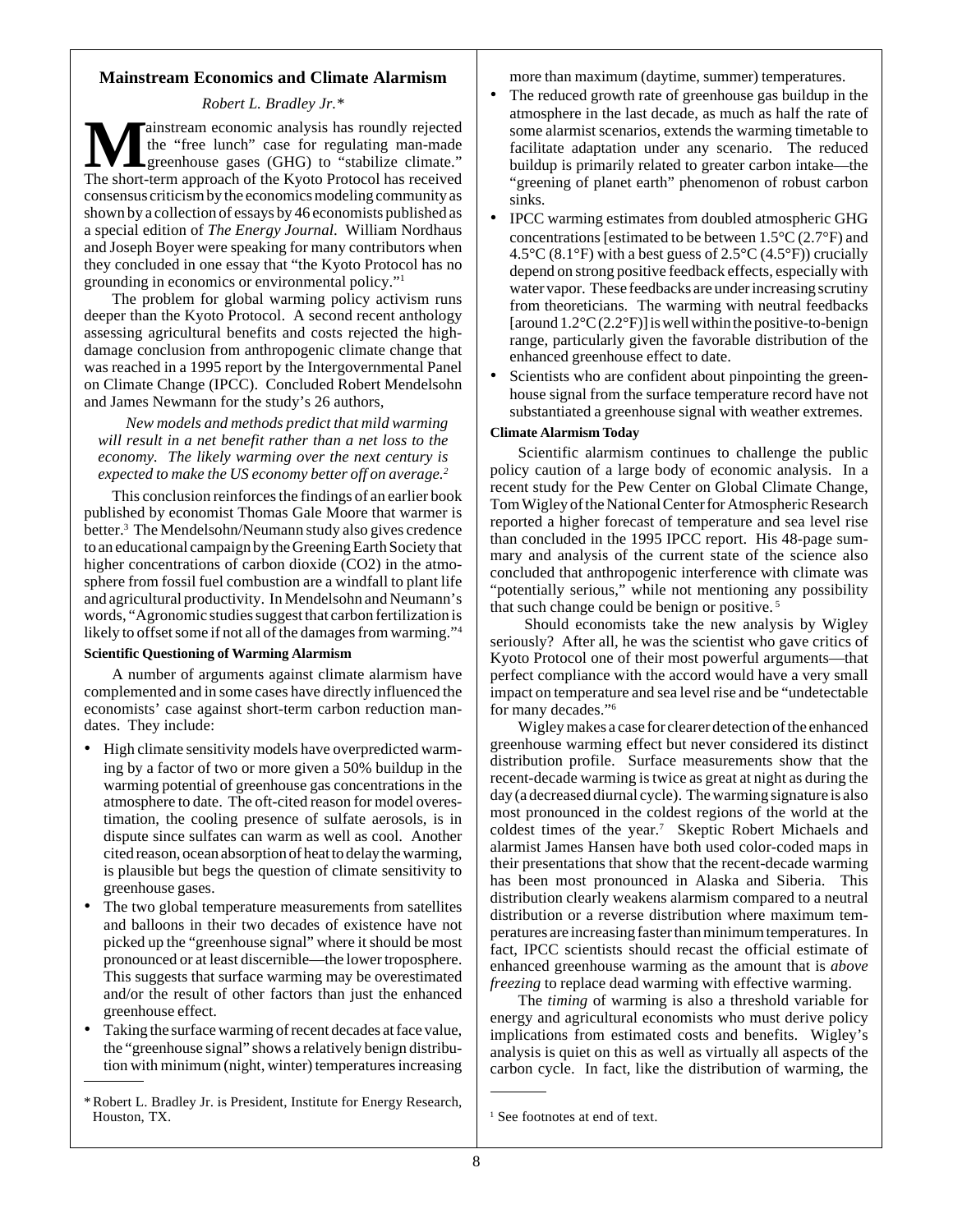timing of warming moderates the climate alarm and makes a case that anthropogenic warming is benign if not positive. The rate of growth of GHG buildup in the atmosphere in the last decade has been about one-half of some "business-as-usual" estimates of climate models.<sup>8</sup> The slowdown is prominently due to more robust carbon sinks than previously thought, elevating the argument of CO2 advocates that plant matter is putting the kingpin of the greenhouse gases to good use in a world that depends on fossil fuels for over four-fifths of its energy consumption.

Wigley's new estimate of a higher warming and sea level rise than concluded in the 1995 IPCC report rests on an assumption of reduced particulate emissions from greater pollution control that would have offset some of the future enhanced greenhouse warming. Yet fellow scientist James Hansen is less sure about the strength of the aerosol offset than is Wigley.<sup>9</sup> Hansen is also cautious about the ability of models to predict future temperatures given general forcing uncertainties. In his words, "The forcings that drive long-term climate change are not known with an accuracy sufficient to define future climate change."10 On the question of climate sensitivity to greenhouse gases, however, Hansen remains confident of a strong enhanced greenhouse effect and will not be proven wrong until uncertainties with the all-crucial water vapor feedback effect are resolved.

#### **Water Vapor Feedback: The Hinge of Alarmism**

"Feedbacks are what turn the [enhanced] greenhouse effect from a benign curiosity into a potential apocalypse."<sup>11</sup> The most important driver of high warming estimates in today's climate models concerns feedbacks from water vapor, the strongest greenhouse gas. A warmer world from manmade GHGs increases evaporation from the surface, primarily oceans. Water molecules trap heat, and water molecules in the upper troposphere where the air is extremely dry trap substantially more heat than near the surface to thicken the greenhouse. The physics of *fixed relative humidity* in climate modeling above the cloud level (as below it) can *double* the primary warming from anthropogenic GHGs and *magnify* the warming estimates from other positive feedbacks with cloud cover and snow cover.

Enter Richard Lindzen, considered by some to be the top theoretical meteorologist in the profession today. Formerly the director of Harvard's Center for Earth and Planetary Physics, Lindzen is currently the Sloan Professor of Meteorology at the Massachusetts Institute of Technology. Like his most serious foe James Hansen, Lindzen is a member of the National Academy of Sciences where he was elected as one of its youngest members at the age of 37. Author of such works as *Dynamic Meteorology*, Lindzen is on the cutting edge of feedback research that is crucial to model estimates of future warming under different forcing scenarios.

Lindzen was among the first to recognize how thoroughly dependent model warming estimates were on a strong positive feedback with water vapor (fixed relative humidity physics). He has trenchantly argued that humidity levels are *decoupled* at the cloud boundary level, with some or all of the surface area moisture not reaching the upper troposphere. Substituting climate physics for model physics reverses the water vapor feedback in Lindzen's estimation to make IPCC warming range from doubled CO2 (2.7°F to 8.1°F) entirely too high as seen in Figure 1.<sup>12</sup>

Figure 1 shows that *all* warming estimates from doubled CO2 are positive whatever the finding with water vapor feedback. Cloud and snow cover feedbacks are also neutral in the neutral water vapor case and are positive in the upper range of the positive water vapor feedback case. Of importance for the public policy debate, economic cost/benefit analysis is not necessary in the skeptic range (roughly at or below 2.7°F). It is in the upper half of the positive feedback range where warming costs may exceed warming benefits. Robert Mendelsohn's finding of a slight net benefit under the IPCC best guess (4.5°F warming and a 7% precipitation increase) suggests that higher warming would find costs exceeding benefits. This would bring into play the public policy question of adaptation versus mitigation—and source-versus-sink strategies if the latter strategy were chosen.

#### Figure 1 Water Vapor Feedback and Warming Estimates Doubled Atmospheric CO2 Warming Potential



Critics of Lindzen state that a lack of observational data makes his theory only a hypothesis. Yet increased relative humidity from GHG warming above the cloud level is little more than a hypothesis also. Both sides, in fact, are awaiting more observational data. But several things suggest momentum toward Lindzen in this debate. One, his theory that increased surface warming in the tropics leads to a net drying of the air in the 5 to 6 kilometer range due to a more efficient precipitation mechanism is consistent with what is now known about atmospheric processes in that important part of the world. Second, interest in Lindzen's hypothesis is widespread among feedback specialists who are not confident that climate models treat water vapor correctly. Third, the Lindzen hypothesis solves many existing climate puzzles such as the surface-atmospheric temperature discrepancy and model overestimation of warming. For economists evaluating what this debate means, the most important conclusion is that even a *partially correct* Lindzen hypothesis will lower the range of expected warming in the next century and beyond in mainstream modeling.

Cloud cover is treated as a positive feedback in models, but this is controversial even among alarmists. James Hansen has commented, "Uncertain variables such as size, brightness, and longevity result in cloud modeling [that] is so primitive that even the sign of the feedback is uncertain."13 The 1995 IPCC report also commented, "[cloud] uncertainty represents a significant source of potential error in climate simula-

*(continued on page 10)*